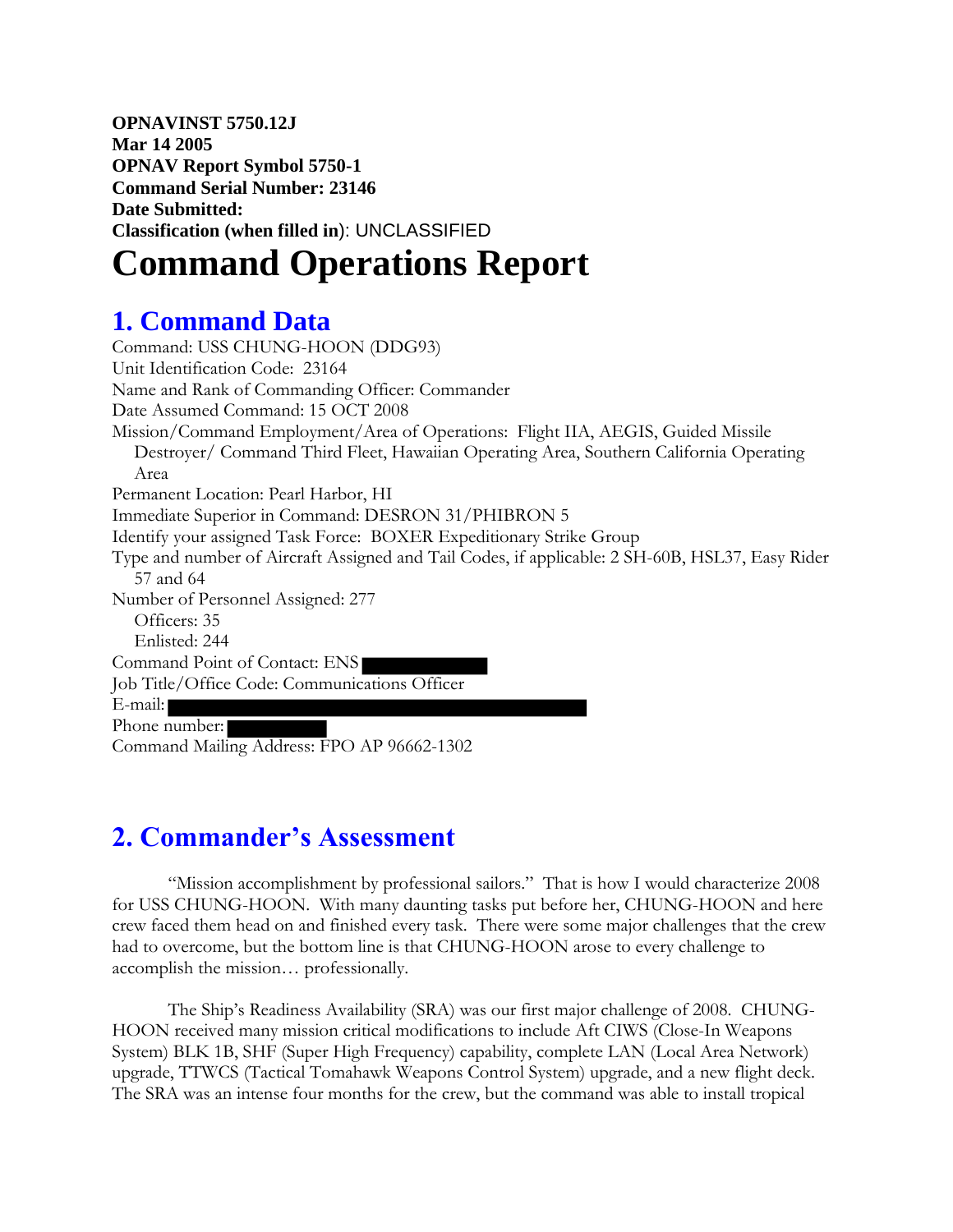hours so the crew could spend more time with their families. This schedule was very effective and gave the crew a much deserved break before the training cycle. The command did have to adapt due to manning issues and created sister duty sections too offset the watch rotations. Overall the SRA went smoothly, and CHUNG-HOON was able to overcome the challenges associated with working in an industrial environment with the Pearl Harbor Naval Shipyard. The upgrades received during the SRA have been essential to the operations of CHUNG-HOON throughout 2008.

ULTRA C (Unit Level Training Evaluation – Combat Systems) was CHUNG-HOON's next major milestone. The crew did an outstanding job, and passed the evaluation. Unfortunately, the Combat Systems Training Team had to attend a few training sessions in order to become certified assessors. The CSTT team attended the training and returned, qualified to continue training sailors. With no time to rest, ULTRA E (Engineering) began the next week. Finding a failure in the redundancy in one of the plant generators, the evaluators stopped the assessment, and failed CHUNG-HOON's engineering plant and scheduled a remediation in early August. ULTRA C and ULTRA E were mild setbacks for CHUNG-HOON, however, the crew was able to correct the discrepancies quickly. The key that was taken away from these evaluations is the need to return to a steady strain of training that keeps the crew operating at peak performance all the time.

During the month of July, CHUNG-HOON was involved in RIMPAC, a three week exercise off the coast of Hawaii, involving over seven different navies from around the Pacific. CHUNG HOON again performed superbly, joining a multi-national surface action group (SAG) with the Australian and Canadian Navies. CHUNG-HOON was able to demonstrate her proficiency at undersea, surface and air warfare, as well as boarding operations, and even completed multiple Replenishments at Sea with the HMAS SUCCESS. RIMPAC was a great training and learning opportunity for CHUNG-HOON. Being able to operate with vessels from Allied nations and learn how they conduct operations was fantastic. There was, however, a lot of downtime during the underway that could have been filled with other operations or the underway could have been shortened by a few day to conserve resources. The formation photograph to finish off the exercise was an excellent display of the multi-national effort put forth in accomplishing this 30 day exercise.

The time had come in late September for CHUNG-HOON and her sailors to say good-bye to family and friends and the sandy shores of Hawaii and set sail for the awaiting BOXER ESG. CHUNG-HOON hit the ground running and performed spectacularly in every event during ESG Integration (ESG INT), Force Protection Exercise (FPEX), and Composite Training Unit Exercise (COMTUEX). ESG INT provided the newly formed ESG time to form good working relationships and set the standard for the upcoming exercises and deployment. The FPEX was an outstanding exercise that stretched the duty sections of CHUNG-HOON and created the most real world scenario that most of the crew had never seen. CHUNG-HOON became better equipped to detect and handle terrorist activity as a result of this exercise. A lot of resources were used in the exercise, but they definitely benefited the crew's stance on force protection. COMTUEX was our final stage in the pre-deployment work-ups. The ship was again stretched to perform all the tasks required. The assets made available during COMTUEX created a very "real" training environment that made training together as an ESG more realistic. From the small boats around the "oil platforms" to the air assets used in the air defense exercises, to the ships and crews used as boarding platforms, every asset provided a new and unique area to improve the skills of each watch stander. CHUNG-HOON sailors showed the BOXER ESG that we are a professional ship and that every strike group should want a ship like CHUNG-HOON leading the formation.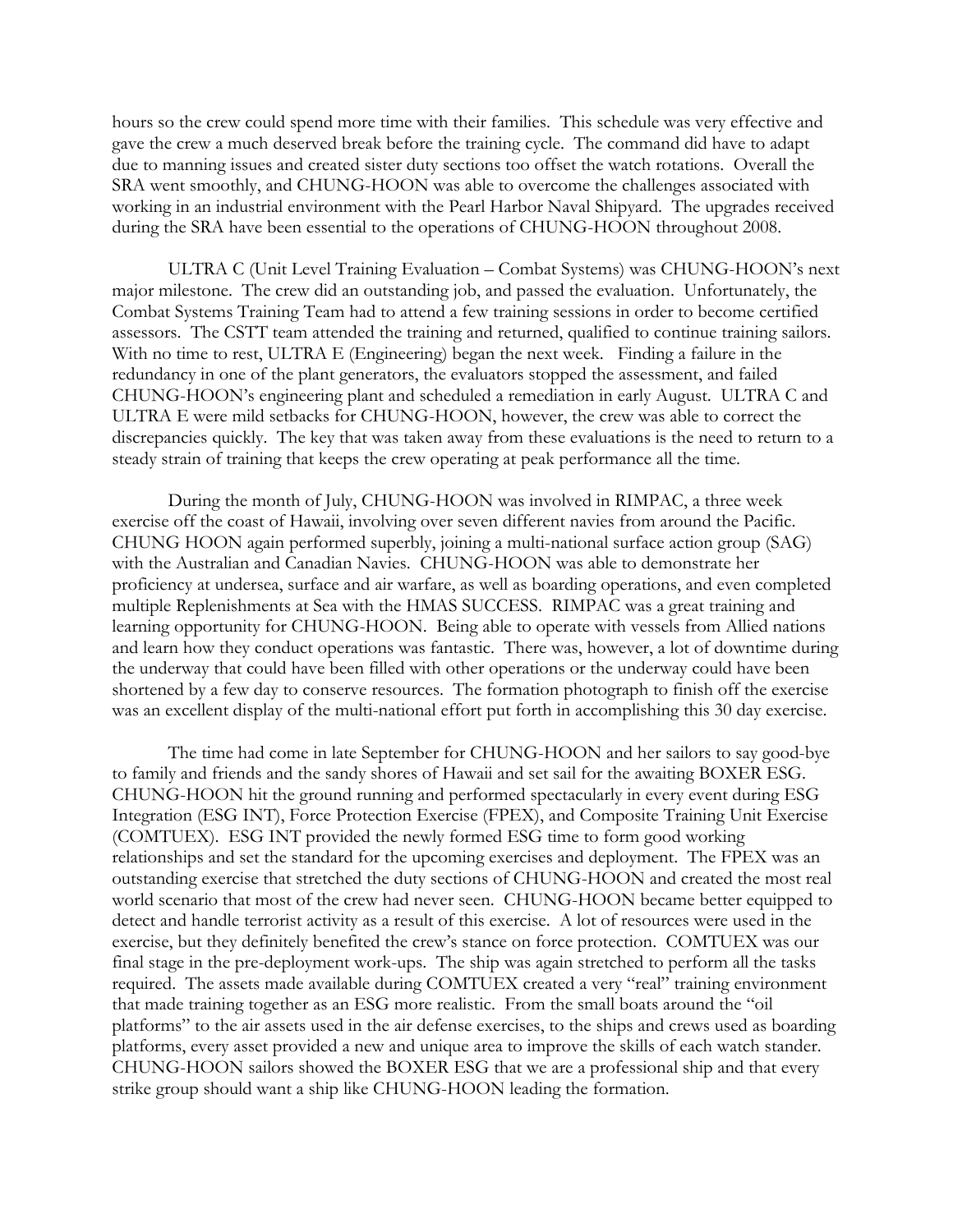Upon completion of COMPTUEX, CHUNG-HOON began the seven day transit back to Pearl Harbor, HI. The crew continued to train and run drills during the transit to maximize the family time once back in homeport. The crew enjoyed a small Thanksgiving stand down and then began an abbreviated CMAV period to prepare the ship for her deployment. Much of the crew enjoyed the extended leave periods for the holidays, many returning to the mainland. Every sailor returned home safely, ready to deploy just a few short weeks later. CHUNG-HOON and her sailors strive for excellence and demand professionalism, whether at work or at home, CHUNG-HOON sailors accomplish their missions... professionally. Imua E Na Koa Kai!

### **3. Chronology and Narrative**

#### **Chronology**

| <b>DATES</b>    | <b>ACTIVITY</b>                                               |
|-----------------|---------------------------------------------------------------|
| 27DEC07-10JAN08 | Second Holiday Stand down Period                              |
| 16JAN-06APR08   | <b>CNO</b> Availability                                       |
|                 | Major upgrades include: Aft CIWS BLK 1B, SHF capability,      |
|                 | Complete LAN upgrade, removal of RMS screen, TTWCS Tomahawk   |
|                 | upgrade, and complete overhauls to the messdecks and wardroom |
| 10-11APR08      | Weapons Onload at West Loch Naval Base                        |
| 14-15APR08      | Post SRA Sea Trials                                           |
| 16-18APR08      | Aviation Certification                                        |
| 21-25 APR08     | C <sub>5</sub> R <sub>A</sub>                                 |
| 12-13MAY08      | Weapons Onload at West Loch Naval Base                        |
| 14-20MAY08      | Unit Level Training in MIDPAC OPAREA                          |
| 21-23MAY08      | <b>FSTU</b>                                                   |
| 26-30MAY08      | Spring PRT                                                    |
| 02-06JUN08      | <b>ULTRA C</b>                                                |
| 09-13JUN08      | <b>ULTRAE</b>                                                 |
| 16-29JUN08      | Trident Warrior Support Platform                              |
| 22JUN-1JUL08    | Kitty Hawk Escort Duties in MIDPAC OPAREA                     |
| $02$ JUL $08$   | Weapons Onload at West Loch Naval Base                        |
| 02-05JUL08      | RIMPAC Sporting and Social Events                             |
| 08-30JUL08      | RIMPAC Operations with in MIDPAC OPAREA                       |
| 24JUL08         | Vertically Launched ASROC Launch                              |
| 31JUL08         | RIMPAC Sporting and Social Events                             |
| 01-08AUG08      | MIDPAC OPAREA for ULTRA E Remediation                         |
| 18-22AUG08      | Week One Work-Ups with HSL 37 in MIDPAC OPAREA                |
| 26AUG08         | <b>EKMS ISIC Inspection</b>                                   |
| 25AUG-16SEP08   | CMAV <sub>8A3</sub>                                           |
| 01-05SEP08      | <b>CMTQ</b> Certification                                     |
| 16SEP08         | CHN Chief Pinning Ceremony                                    |
| 17-19SEP08      | NSFS 5" Gun Certification FIREX (85%)                         |
| 22-26SEP08      | 3M Certification                                              |
| 26SEP-03OCT08   | Enroute San Diego, CA                                         |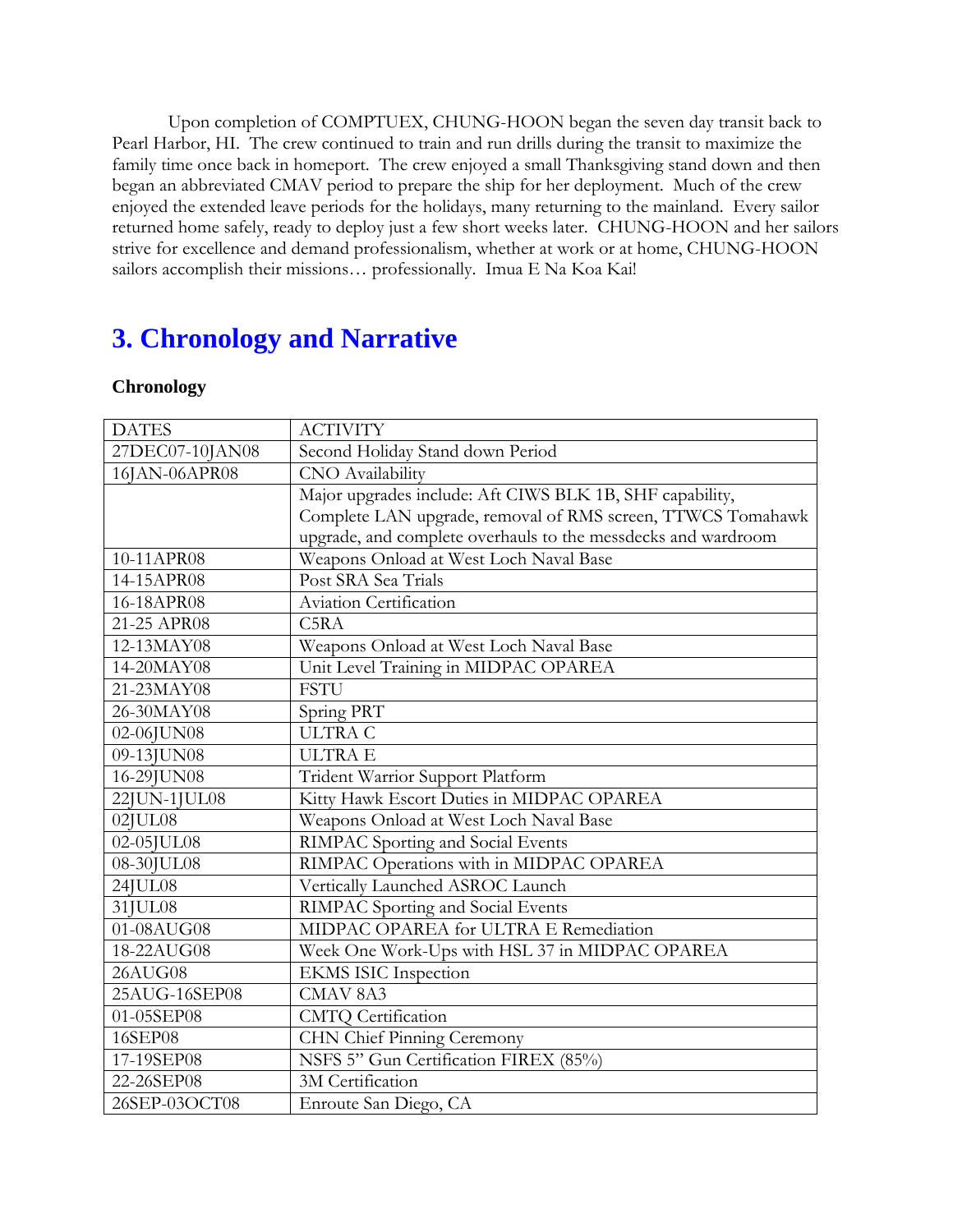| 03-07OCT08      | Inport San Diego, CA                                       |
|-----------------|------------------------------------------------------------|
| 07-17OCT08      | ESG Integration with BOXER ESG, SOCAL OPAREA               |
| 15OCT08         | Change of Command Ceremony                                 |
| 17-28OCT08      | Inport San Diego for FST-WC and FPEX                       |
| 28OCT-15NOV08   | COMPTUEX, JTFEX                                            |
| 15-21NOV08      | Transit back to Pearl Harbor                               |
| 21NOV-01DEC08   | Inport Pearl Harbor                                        |
| 01-03DEC08      | Weapons Onload at West Loch Naval Base                     |
| 03DEC08-15JAN09 | Inport Pearl Harbor                                        |
| 07DEC09         | Pearl Harbor Day Ceremony                                  |
| 15DEC08         | CHUNG-HOON Command Holiday Party                           |
| 16DEC08         | Holiday Safety Stand-down                                  |
| 17DEC08-14JAN09 | Pre-Deployment CMAV                                        |
| 17-29DEC08      | First Holiday Leave Period                                 |
| 29DEC08         | Chief Warrant Officer Thomas Bakula Commissioning Ceremony |
| 29DEC08-11JAN09 | Second Holiday Leave Period                                |

#### **NARRATIVE**

USS CHUNG-HOON began 2008 halfway through their holiday leave and stand down period. Immediately following the stand down, however, the Sea Warriors at DDG 93 began their extensive CNO Availability with the Pearl Harbor Naval Shipyard. Between January and April of 2008 CHUNG-HOON sat tied starboard side to pier B18 in Pearl Harbor, HI. The CNO Availability provided CHUNG-HOON with a whole gamut of new technology, along with some much needed rest as she had just returned in October 2007 from her second deployment in two and a half years. CHUNG-HOON's installations include: Aft CIWS (Close-In Weapons System) BLK 1B, SHF (Super High Frequency) capability, Complete LAN (Local Area Network) upgrade, TTWCS (Tactical Tomahawk Weapons Control System) Tomahawk upgrade, a new flight deck, and complete overhauls to the messdecks and wardroom. Post Availability Sea Trials and Aviation Certification greeted the newly renovated destroyer upon completion. CHUNG-HOON sailors quickly regained their sea legs and performed superbly to pass the Sea Trial and Aviation Certification.

CHUNG-HOON continued unit level training in the Hawaii Operating Area in preparations for the start of the training cycle. ULTRA C was the first hurdle to present itself. CHUNG-HOON's Combat Systems personnel did a superb job; unfortunately, CHUNG-HOON's training teams had to retrain with ATG in order to pass. The following week Ultra E proved to be another tough battle for engineering, as CHUNG-HOON failed to get underway due to a failure in the redundancy in one of her generators. Despite these minor set backs, CHUNG-HOON was immediately given the task of carrier escort of USS KITTY HAWK (CV-63) on her journey from Yokosuka, Japan to Bremerton, WA where she was to be decommissioned. CHUNG-HOON smartly executed her duties and returned home to Pearl Harbor.

While in port for only a few days prior to RIMPAC 08, three of her sailors took first place in the sailing regatta and one sailor took first in the female weightlifting competition. CHUNG-HOON again set sail in the Hawaiian OPAREA, this time to conduct multi-national exercises with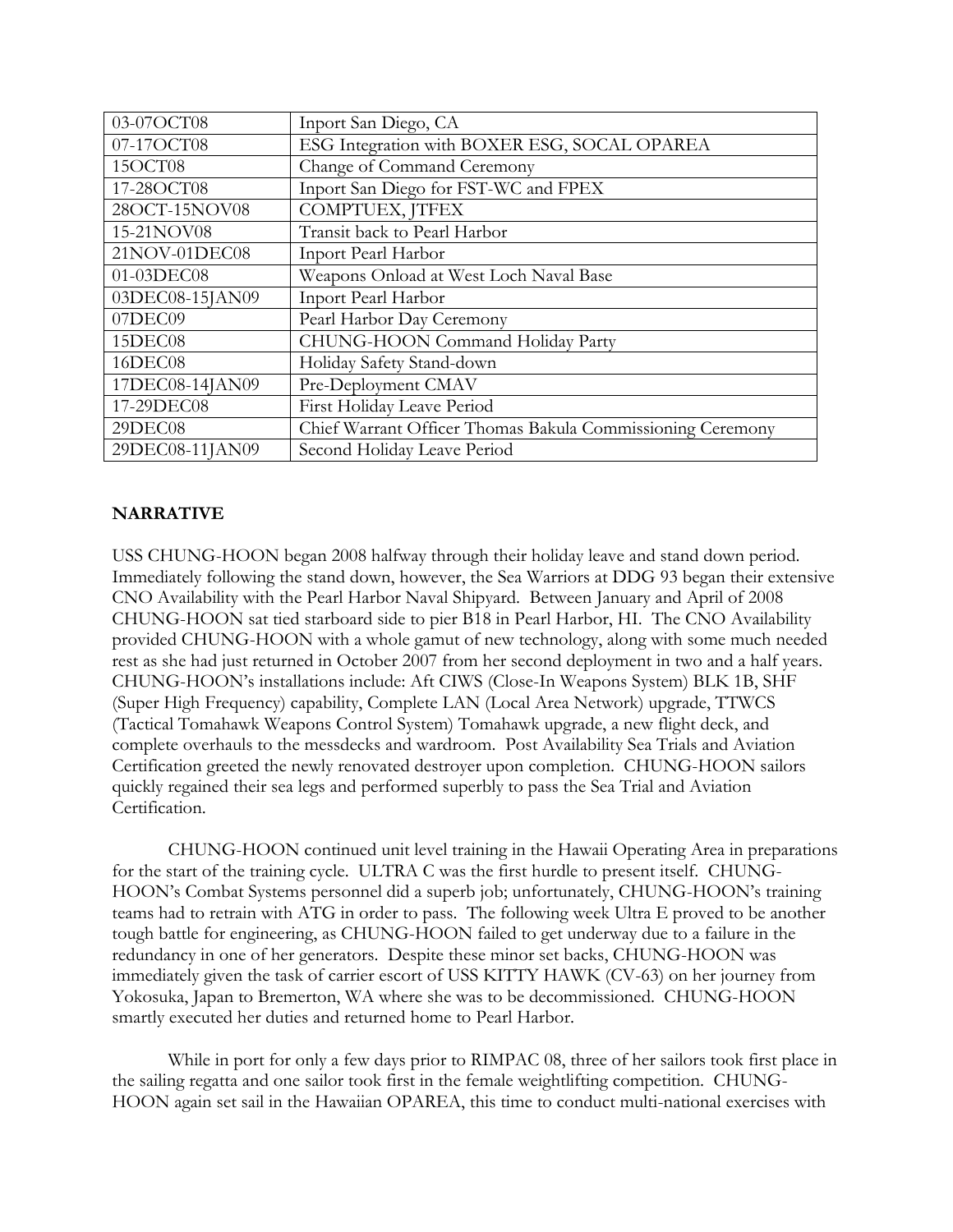six other nations during RIMPAC 08. CHUNG-HOON spent the month of July with HMAS ANZAC, HMAS SUCCESS, and HMCS REGINA. Major events included many Air Defense, Subsurface and surface exercises in which CHUNG-HOON sailors learned to work hand-in-hand with other navies. Some of the sailors from each ship were also able to cross-deck and see first hand how each nation operates. CHUNG-HOON was also given the privilege of firing a Vertically Launched ASROC on the firing range off the coast of Kauai, HI. RIMPAC 08 ended with a three day miniwar and a fantastic forty vessel formation aerial photograph.

The fun didn't stop there for DDG 93 and her crew. Following RIMPAC 08, HSL37 conducted Week One Work-ups in preparation for her upcoming trip to San Diego for deployment work-ups. A short three week CMAV period followed Week One Work-ups. Then CHUNG-HOON's Strike team passed a very intense CMTQ certification in early September. On the 16<sup>th</sup> of September, CDR Aiken pinned four of CHUNG-HOON's own Chief Petty Officers in a ceremony on the flight deck.

The next two hurdles that lay before CHUNG-HOON were a Naval Gun Fire Support certification and a 3M certification, both crucial to her training cycle. The CHUNG-HOON sailors were ready, however, achieving an 85% on the NGFS certification (best on the water front), and 94% overall on her 3M certification. These tasks were completed just in time, because the day after 3M certification was complete, CHUNG-HOON sailed off to San Diego to begin work-ups with USS BOXER (LHD 4) and company in preparation for their upcoming deployment. After a weekend to rest from the transit, the crew again sailed out into the vast Pacific to conduct Expeditionary Strike Group Integration with USS BOXER ESG. This is where all the training paid off. During the 10 day event CHUNG-HOON conducted Air Defense exercises, Undersea Warfare exercises, Visit, Board, Search and Seizure exercises, and counter-intelligence exercises just to name a few. Mostly, this was a time for the strike group to learn how to operate together. There were many growing pains for all ships involved, but by the end, the strike group was work well and was ready to move on to the evaluation phase, Composite Training Unit Exercise (COMPTUEX). However, before returning to San Diego, USS CHUNG-HOON conducted a Change of Command ceremony. CDR Michael A. McCartney relieved CDR James A. Aiken as Commanding Officer, USS CHUNG-HOON on October 15, 2008 on the missile deck of USS CHUNG-HOON. The in port period between training and evaluation phases was very busy for the strike group. Integrated combat scenarios filled the week, finishing up with a three day coordinated force protection exercise, in which the entire strike group was tested on their ability to react to and counter a cornucopia of terrorist activities.

Leaving San Diego for the last time before heading to Hawaii, CHUNG-HOON was even able to practice using Paiea (the ship's RHIB) for security pulling in and out of foreign harbors. COMTUEX was a fast paced, action packed evaluation. CHUNG-HOON, however, was ready for the task, completing every event with purpose and expertise. Whether it was launching the RHIB or the helicopter, or hunting submarines, or defending USS BOXER from an onslaught of surface combatants, CHUNG-HOON acted quickly and with purpose, and accomplished every mission. From COMPTUEX, CHUNG-HOON rolled straight into Joint Task Force Exercise (JTFEX) with the USS JOHN C. STENNIS Strike Group. The final Battle Problem was centered on the coordinated efforts of an Expeditionary Strike Group (BOXER ESG) and a Carrier Strike Group (STENNIS CSG). The two strike groups had to quickly learn to overcome hardships and work together to accomplish the mission and win the final Battle Problem. CHUNG-HOON and her